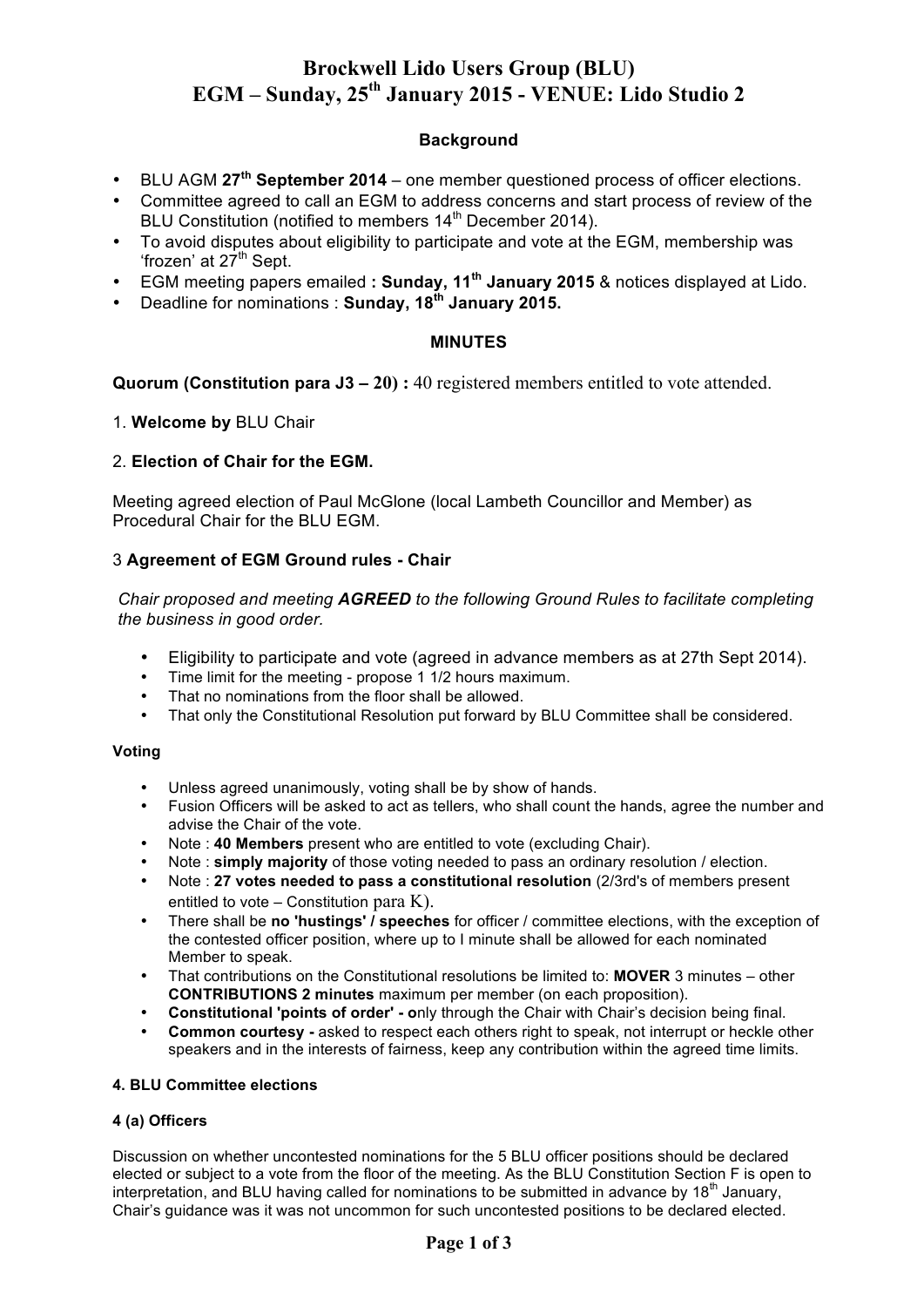# **Brockwell Lido Users Group (BLU) EGM – Sunday, 25th January 2015 - VENUE: Lido Studio 2**

The Chair proposed and the Meeting **AGREED** by a majority vote to accept the principle that uncontested nominations for officer positions should be declared elected without a vote.

#### **NOMIMATIONS RECEIVED:**

The Chair declared **CJ Faucher** ELECTED un-opposed as **Chair**.

The Chair declared **Shelley Silas** ELECTED un-opposed as **Vice Chair**.

Contested election for the position of Secretary:

- Votes for Humphrey Keenlyside 34
- Votes for Tim Sutton 3

The Chair declared **Humphrey Keenlyside** ELECTED **as Secretary.** 

The Chair declared **Linda Casbolt** ELECTED un-opposed as **Membership Secretary.**

The Chair declared **Sara Atkinson** ELECTED un-opposed as **Treasurer**.

#### **4 (b) Committee members (up to 10)**

Chair's guidance to the meeting was that, given 17 nominations for Committee members were received; that as five of those nominations were elected as officers (and therefore withdrawn), there remained 12 valid nominations for the 10 Committee member positions.

Members would be asked to vote for each candidate in turn; should only vote up to 10 times (selfpolicing); but did not have to vote 10 times, if Member choose not to.

With the Fusion Officers acting as tellers (to agree the number of votes) the following votes were cast:

| Nomination | <b>Surname</b>   | Given name    | <b>Votes</b> | <b>Chair declared:</b> |
|------------|------------------|---------------|--------------|------------------------|
|            | Devery           | Anthony       | 14           | Not elected            |
| 2          | Fox              | Julian        | 32           | <b>ELECTED</b>         |
| 3          | Hill             | Mary          | 35           | <b>ELECTED</b>         |
| 4          | Holman           | Judy          | 35           | <b>ELECTED</b>         |
| 5          | <b>loannides</b> | <b>Bianca</b> | 30           | <b>ELECTED</b>         |
| 6          | Levy             | Yvonne        | 35           | <b>ELECTED</b>         |
| 7          | Mifsud-Bonici    | Lara          | 30           | <b>ELECTED</b>         |
| 8          | Spashett         | Linda         | 35           | <b>ELECTED</b>         |
| 9          | Sutton           | Tim           | 6            | Not elected            |
| 10         | Thompson         | Ruth          | 33           | <b>ELECTED</b>         |
| 11         | Weniz            | Carolyn       | 33           | <b>ELECTED</b>         |
| 12         | Wickett          | Guy           | 25           | <b>ELECTED</b>         |

#### **5. Amendments to BLU Constitution**

**Resolution 1** – changes to Section B Membership

As proposed to BLU membership and with minor amendments tabled. **MOVED** by **CJ Faucher** and reasons for proposed change explained. Questions and explanations from the floor.

Chair put tabled Constitutional amendment to the vote : FOR – 34. AGAINST – 4. ABSTENTIONS – 2.

**RESOLVED** to adopt the constitutional amendment (having passed the 2/3<sup>rd</sup> of members present entitled to vote).